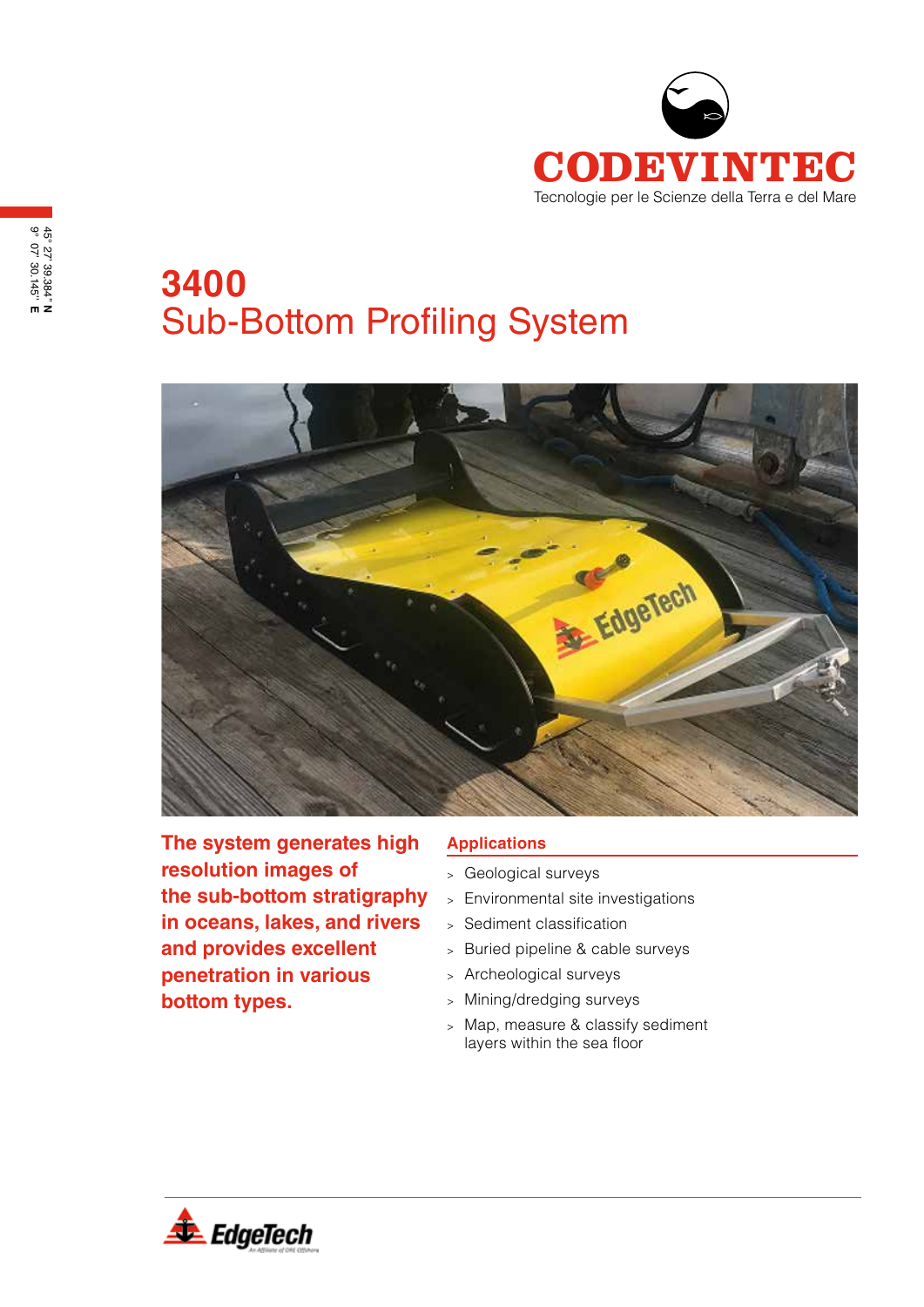

## **3400 Sub-bottom profiling system**

Building on the long running success of the EdgeTech sub-bottom profiler product line, the EdgeTech 3400 provides users many enhancements to current subbottom profiler systems.

The 3400 is a wideband Frequency Modulated (FM) sub-bottom profiler utilizing EdgeTech's proprietary Full Spectrum CHIRP technology.

The EdgeTech 3400 comes in a dual 2-16 kHz transducer configuration. The towfish is configured with new PVDF receiver arrays segmented for standard sub-bottom profiling operations or a unique "pipeliner" mode for optimal location and imaging of buried pipelines.

**The system offers Real-Time Reflection Coefficient Measurements. This unique ability of the EdgeTech Sub-Bottom Profiler system allows users the ability o collect complex 'analytic' data using linear system architecture to measure sediment reflection and analyze sediment type determination**.

Additionally, the system has discrete transmit and receive channels allowing for continuous data collection resulting in a high ping rate particularly important for construction and pipeline surveys.

The topside configuration can support higher power configurations using an external amplifier. The newly designed towfish can either be towed behind a vessel or pole mounted over the side of the vessel.

The EdgeTech 3400 Sub-bottom Profiling System comes as a complete package and includes a towfish, cable and a topside processor (configurable as a portable or rackmount topside) running EdgeTech's DISCOVER sub-bottom acquisition & processing software.

The 3400 can also be interfaced to 3rd party software.

#### **Features**

- <sup>&</sup>gt; Enhanced Sub-bottom PVDF receivers
- <sup>&</sup>gt; Sub-bottom mode or pipeliner mode
- <sup>&</sup>gt; Dual 2-16 kHz transducers
- Pole-mount or tow options
- <sup>&</sup>gt; Digital receiver on towfish with Ethernet telemetry and power
- <sup>&</sup>gt; Reduced diameter tow cable
- <sup>&</sup>gt; Real-time pitch, roll, heave and depth sensors
- <sup>&</sup>gt; Surface echo attenuation
- Pulse library tailored for different survey applications
- <sup>&</sup>gt; Data display in multi-frequency bands water use

#### ł





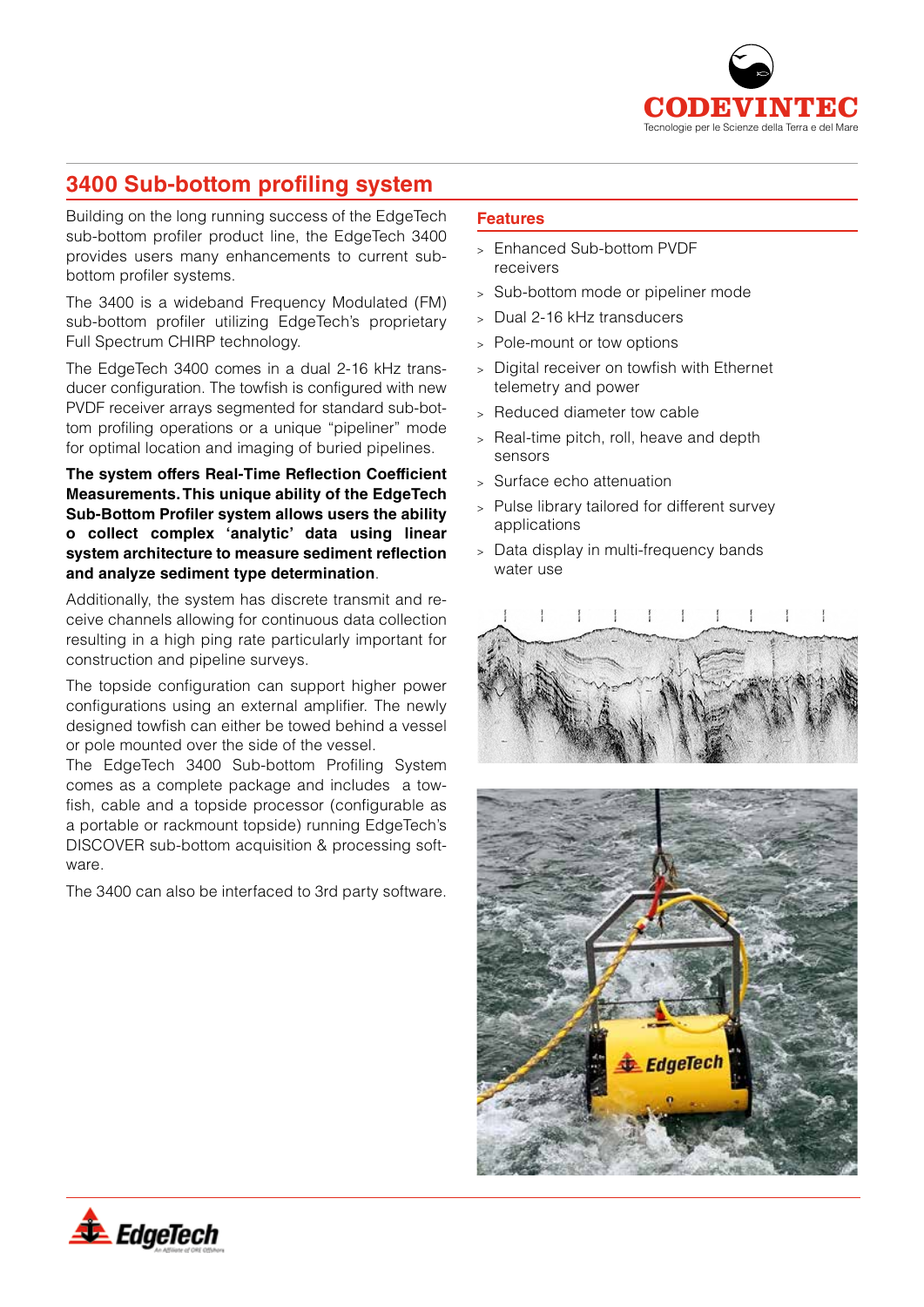

# **3400 Sub-Bottom Profiling System – Key Specifications**

| <b>Towfish</b>                                                |                                                          |
|---------------------------------------------------------------|----------------------------------------------------------|
| Frequency Range                                               | 2 - 16 kHz                                               |
| <b>Vertical Resolution</b>                                    | 6-10 cm (3 - 4 inches)                                   |
| Penetration (typical)<br>In coarse calcareous sand<br>In clay | 6 m (20 feet)<br>80 m (262 feet)                         |
| Transmission Type                                             | Full Spectrum® FM Signal (CHIRP)                         |
| Length/Width/ Height                                          | 114 x 55 x 30 cm (45 x 21 x12 inches)                    |
| Weight in Air                                                 | 90 kg (198 lbs)                                          |
| Weight in Water                                               | 53 kg (116 lbs)                                          |
| Depth Rating                                                  | 100 m                                                    |
| Tow Cable Length                                              | 50 m (maximum length)                                    |
| <b>Topside Interface</b>                                      |                                                          |
| Hardware                                                      | Rugged, portable splash proof enclosure (or Rackmounted) |
| Operating System                                              | Windows <sup>®</sup> 10                                  |
| Display (Optional)                                            | Splash resistant semi-rugged laptop                      |
| File Format                                                   | Native JSF, SEG-Y & XTF                                  |
| Input/Output                                                  | Ethernet                                                 |
| Power Input                                                   | 120/220 VAC Auto sensing                                 |
| <b>Pole Mount Configuration</b>                               |                                                          |
| Length/Width/Height                                           | 114 x 55 x 39 (45 x 21 x 15.35 inches)                   |
| Weight in Air                                                 | 84 kg (185 lbs) – pole mounted configuration             |
| Weight in Water                                               | 47 kg (103 lbs) – pole mounted configuration             |
| Deck Cable Length                                             | 20 m (50 max)                                            |
| <b>Tow cable</b>                                              |                                                          |
| Cable Diameter                                                | 14.9 mm (0.587 in)                                       |
| Min. Bending Radius                                           | 15 cm (6 inches)                                         |